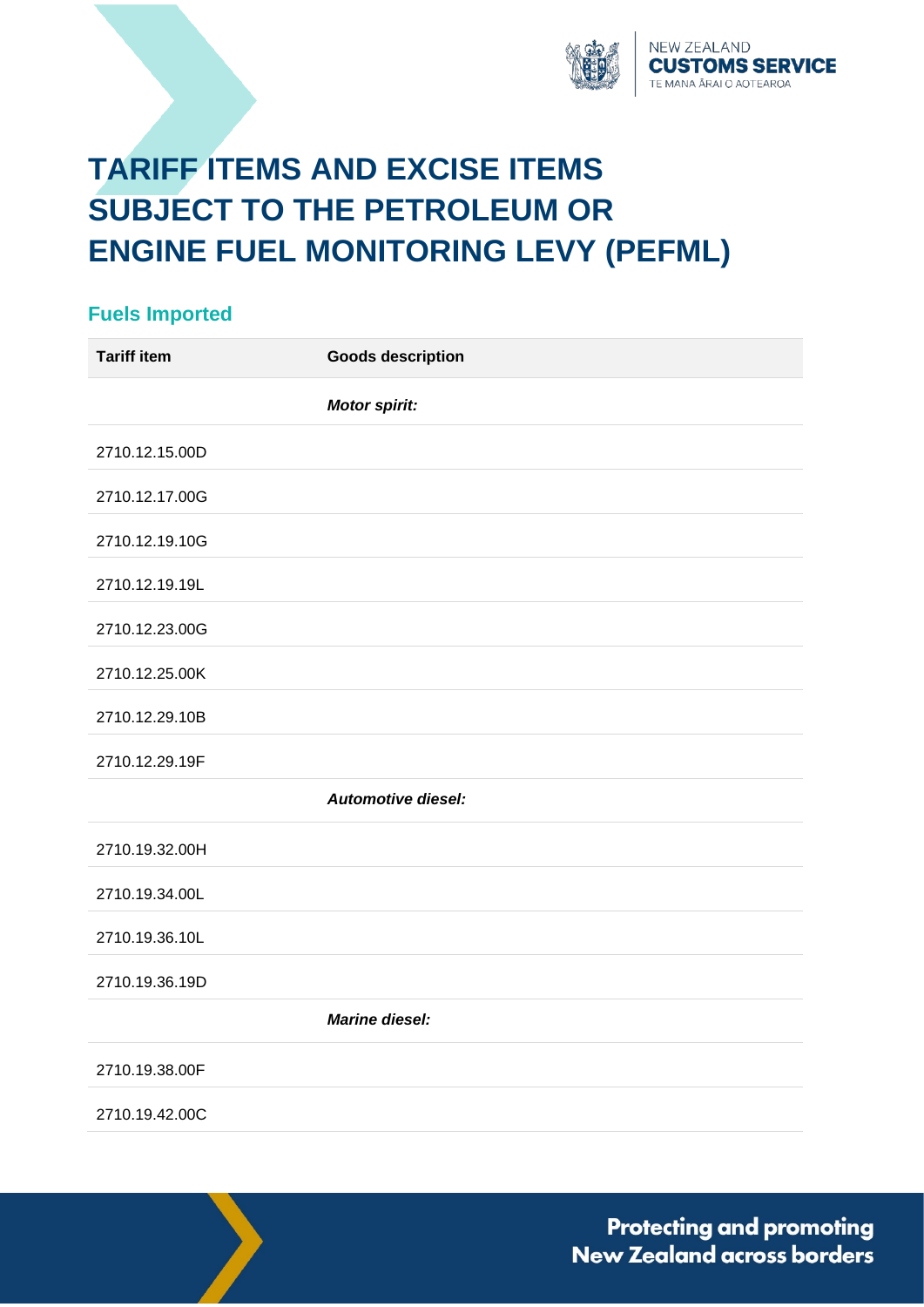| <b>Tariff item</b> | <b>Goods description</b>                                        |
|--------------------|-----------------------------------------------------------------|
| 2710.19.44.10C     |                                                                 |
| 2710.19.44.19G     |                                                                 |
|                    | Ethyl alcohol, blended, that can be used as a fuel for engines: |
| 2207.20.23.00K     |                                                                 |
| 2207.20.27.10B     |                                                                 |
| 2207.20.27.13G     |                                                                 |
| 2207.20.27.15C     |                                                                 |
| 2207.20.27.19F     |                                                                 |
| 2207.20.35.00H     |                                                                 |
| 2207.20.37.10H     |                                                                 |
| 2207.20.37.13B     |                                                                 |
| 2207.20.37.15L     |                                                                 |
| 2207.20.37.19A     |                                                                 |
| 3824.90.87.00G     |                                                                 |
| 3824.90.89.10G     |                                                                 |
| 3824.90.89.11E     |                                                                 |
| 3824.90.89.15H     |                                                                 |
| 3824.90.93.00G     |                                                                 |
| 3824.90.94.10L     |                                                                 |
| 3824.90.94.13E     |                                                                 |
| 3824.90.94.19D     |                                                                 |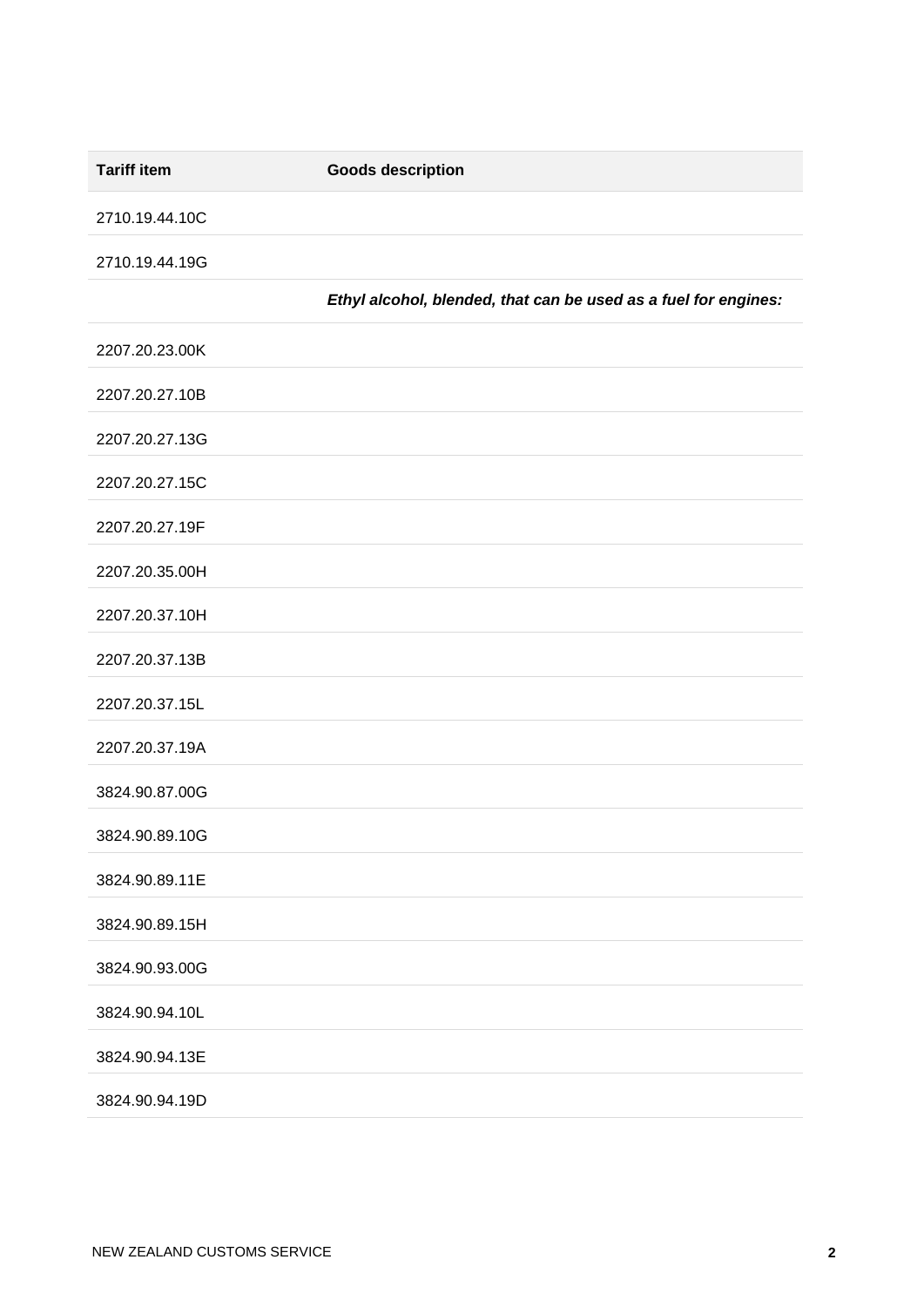| <b>Tariff item</b> | <b>Goods description</b> |
|--------------------|--------------------------|
|                    | <b>Biodiesel:</b>        |
| 3826.00.10.00H     |                          |
| 3826.00.20.00C     |                          |
| 3826.00.30.00J     |                          |
| 3826.00.40.00D     |                          |
| 3826.00.50.00K     |                          |
| 3826.00.60.00E     |                          |
| 3826.00.90.00A     |                          |

## **Fuels manufactured in New Zealand**

| <b>Tariff item</b> | <b>Goods description</b>                                                                                              |
|--------------------|-----------------------------------------------------------------------------------------------------------------------|
|                    | <b>Motor spirit:</b>                                                                                                  |
| 99.75.05F          | Motor spirit with a Research Octane No. (RON) less than 95<br>(regular grade); blended with ethyl alcohol             |
| 99.75.23D          | Motor spirit with a Research Octane No. (RON) less than 95<br>(regular grade); other than blended with ethyl alcohol  |
| 99.75.29C          | Motor spirit with a Research Octane No. (RON) 95 or greater<br>(premium grade); blended with ethyl alcohol            |
| 99.75.37D          | Motor spirit with a Research Octane No. (RON) 95 or greater<br>(premium grade); other than blended with ethyl alcohol |
|                    | <b>Automotive diesel:</b>                                                                                             |
| 99.75.49H          | Automotive diesel not blended with other substances                                                                   |
| 99.75.51K          | Automotive diesel blended with motor spirit                                                                           |
| 99.75.53F          | Automotive diesel blended with biodiesel                                                                              |
| 99.75.55B          | Automotive diesel blended with ethyl alcohol                                                                          |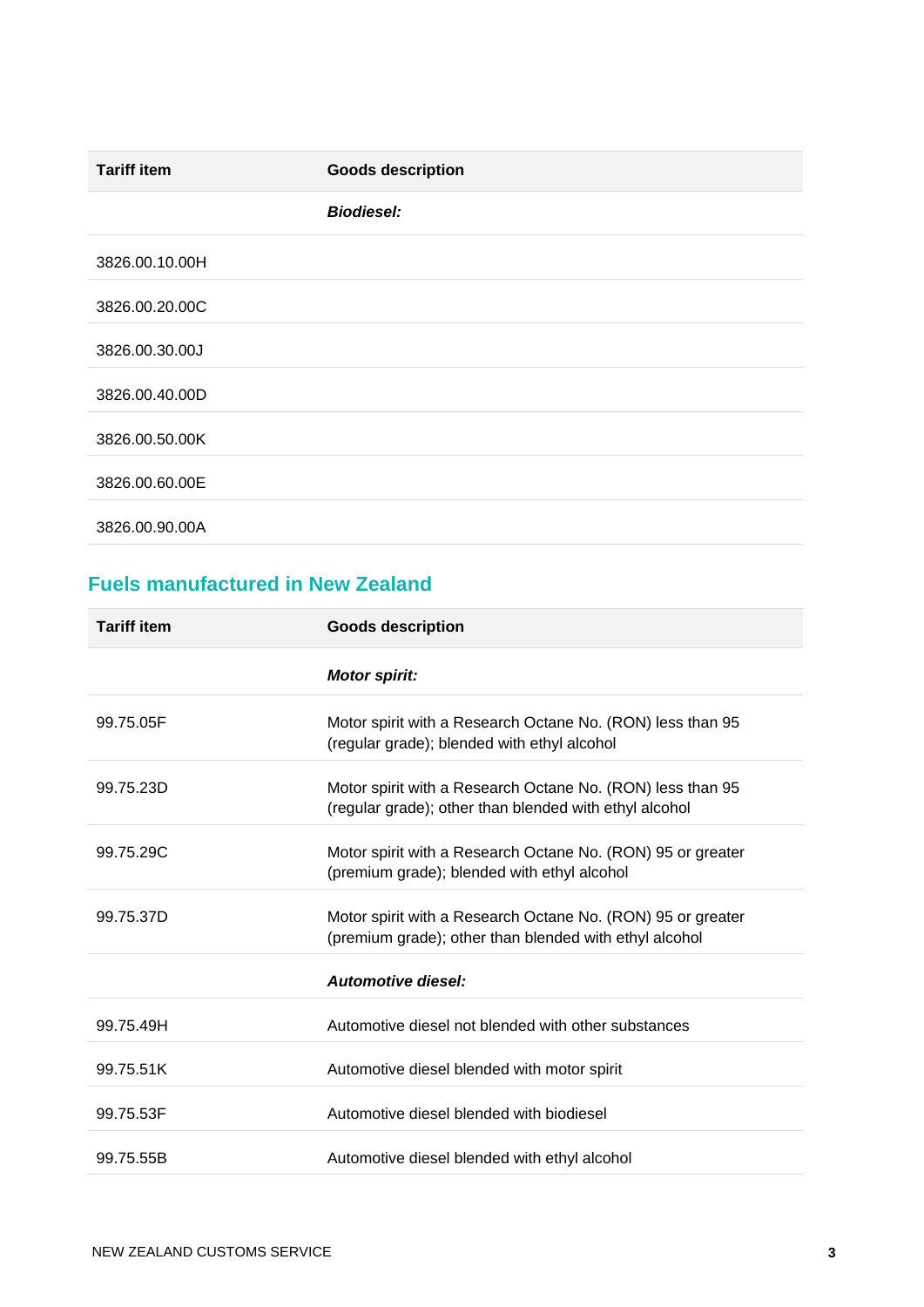| <b>Tariff item</b> | <b>Goods description</b>                                                                           |
|--------------------|----------------------------------------------------------------------------------------------------|
| 99.75.57J          | Automotive diesel blended with other substances                                                    |
|                    | <b>Marine diesel:</b>                                                                              |
| 99.75.58G          | Marine diesel not blended with other substances                                                    |
| 99.75.59E          | Marine diesel blended with motor spirit                                                            |
| 99.75.61G          | Marine diesel blended with biodiesel                                                               |
| 99.75.62E          | Marine diesel blended with ethyl alcohol                                                           |
| 99.75.63C          | Marine diesel blended with other substances                                                        |
|                    | Ethyl alcohol, blended, that can be used as a fuel for engines:                                    |
| 99.75.73L          | Ethyl alcohol denatured, blended with motor spirit, that can be used<br>as a fuel for engines      |
| 99.75.75G          | Ethyl alcohol denatured, blended with automotive diesel, that can<br>be used as a fuel for engines |
| 99.75.76E          | Ethyl alcohol denatured, blended with marine diesel, that can be<br>used as a fuel for engines     |
| 99.75.77C          | Ethyl alcohol denatured, blended with biodiesel, that can be used<br>as a fuel for engines         |
| 99.75.79K          | Ethyl alcohol denatured, blended with other substances, that can be<br>used as a fuel for engines  |
| 99.75.81A          | Ethyl alcohol blended with motor spirit, that can be used as a fuel<br>for engines                 |
| 99.75.85D          | Ethyl alcohol blended with automotive diesel, that can be used as a<br>fuel for engines            |
| 99.75.86B          | Ethyl alcohol blended with marine diesel, that can be used as a fuel<br>for engines                |
| 99.75.87L          | Ethyl alcohol blended with biodiesel, that can be used as a fuel for<br>engines                    |